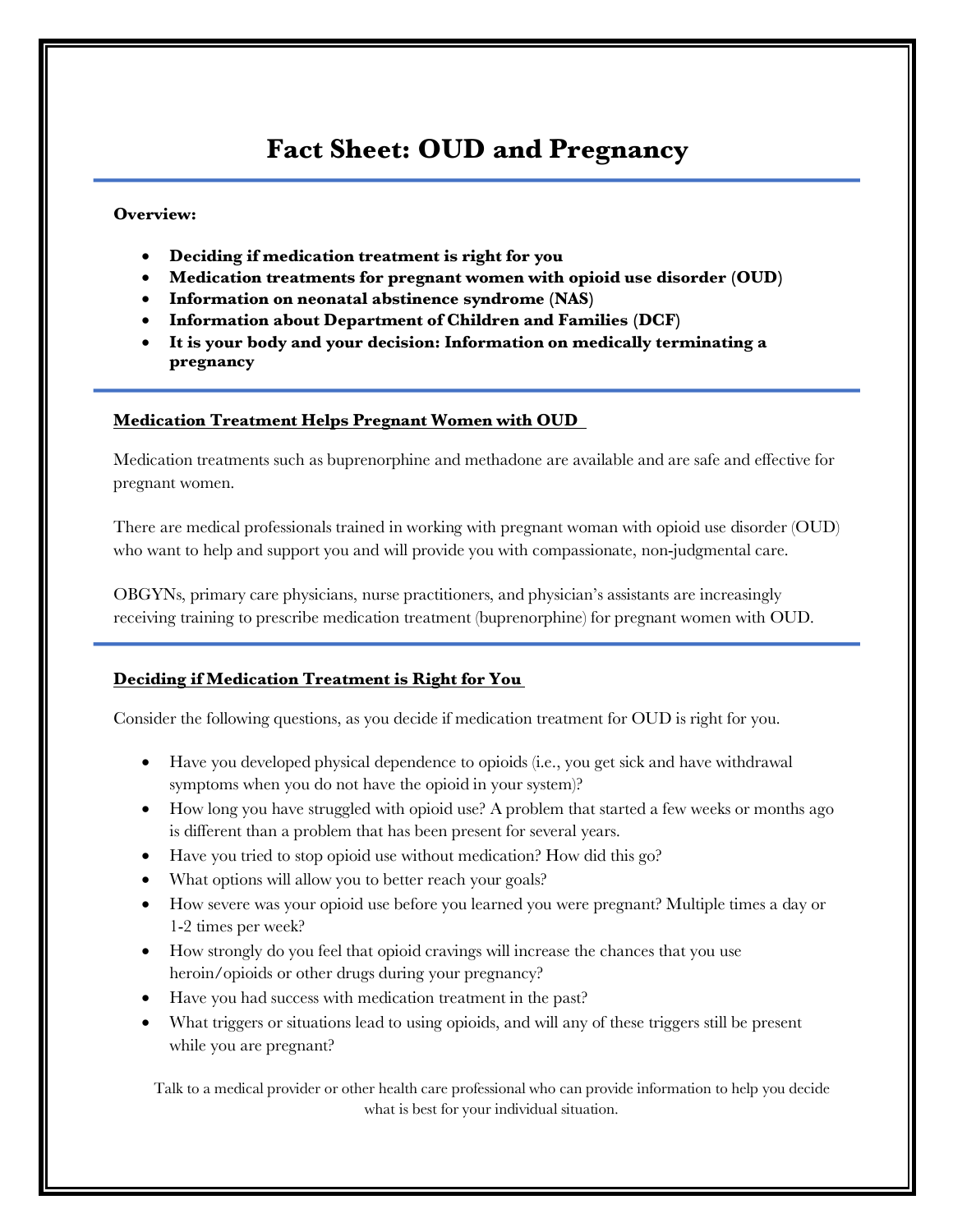#### **Stigma from Family, Friends, and Other Loved Ones**

• Unfortunately, many people hold inaccurate beliefs about the use of medication treatment for pregnant women with OUD. Dealing with this stigma can make the decision-making process that much harder. Sometimes, this criticism and judgment even comes from the pregnant women towards themselves.

**Women who choose to take medication treatment (i.e., buprenorphine or methadone) during pregnancy are making a safe, healthy decision for themselves and their baby. Studies have shown that this is a safe and effective way to treatment opioid use disorder when pregnant. 1-3**

#### **Medication Treatments for Pregnant Women with Opioid Use Disorder**

Buprenorphine and Methadone are safe, effective treatments for opioid use disorder in pregnant women. (You can read more information on Methadone and Buprenorphine in the Medication Treatment Fact Sheets)

**Common patient question:** "I've heard that pregnant women can only take Subutex. What is the difference between Subutex and Suboxone?"

- § Suboxone is the brand name of a medication that combines both buprenorphine and naloxone.
- § Subutex is the brand name for a medication that only contains buprenorphine.
- § Subutex has historically been recommended for pregnant women because most of the original studies that looked at safety and effectiveness in pregnant women used only buprenorphine (not the buprenorphine/naloxone combination). However, new evidence shows that woman can be safely prescribed the combination product Subxone.<sup>1</sup>

**Common patient question:** "Which one should I take, Buprenorphine or Methadone?"

Methadone maintenance is also a safe, effective option for pregnant women. There have been some differences observed between buprenorphine and methadone.<sup>4-6</sup>

Woman who take buprenorphine delivered babies who:

- Needed less morphine to help them wean off of the opioids
- Had neonatal abstinence syndrome that did not last as long as with methadone
- Did not have to stay in the hospital as long as babies whose mothers took methadone as treatment

This information is not meant to discourage methadone use for women who find this medication treatment more effective than buprenorphine, but rather to keep you informed. This decision should be based on what is most effective for you in managing your symptoms. It's important to talk with a medical provider to help you review pros and cons of each option as it relates to your individual needs.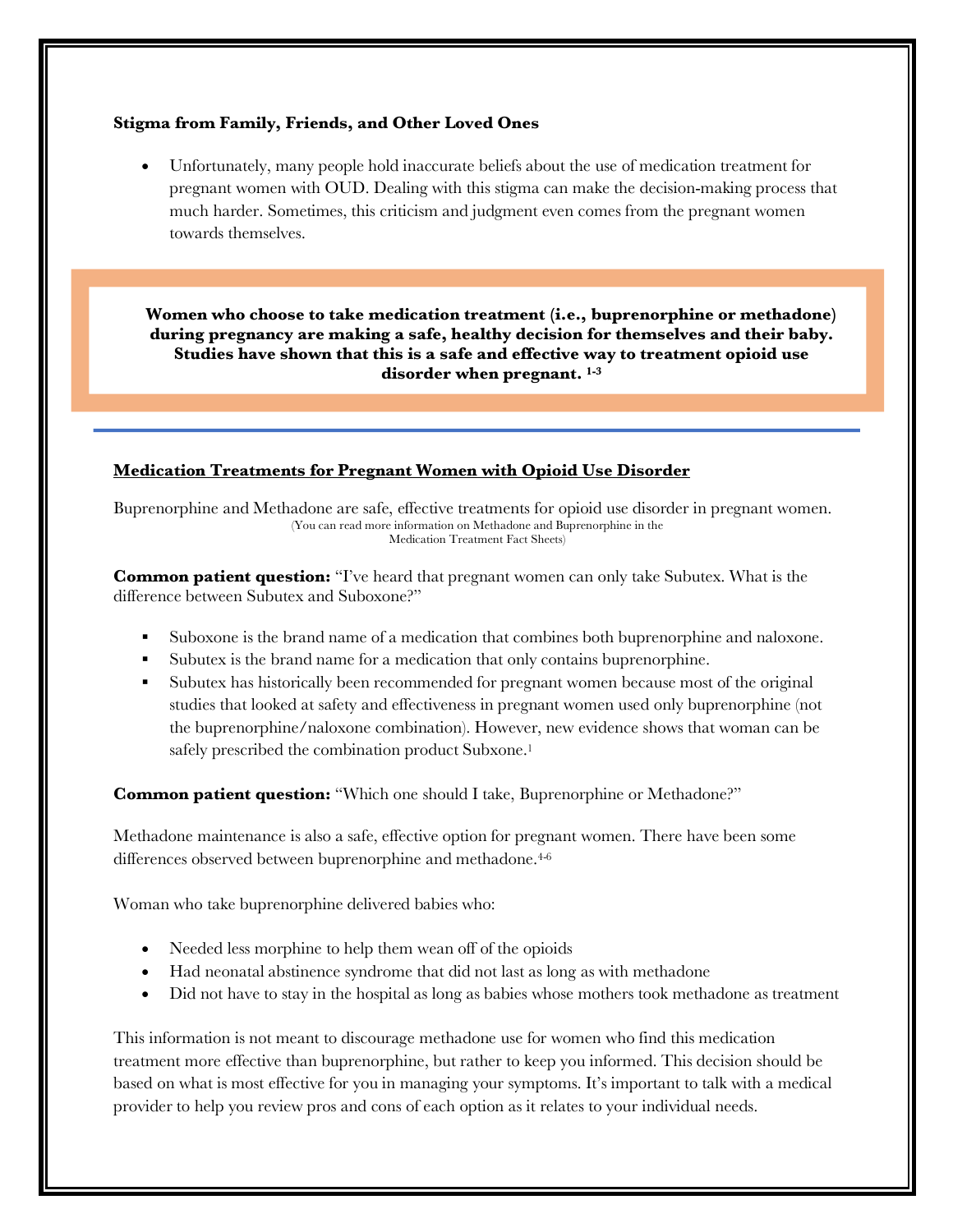#### **Information on Neonatal Abstinence Syndrome (NAS)**

Infants can develop NAS when a woman regularly takes opioids during pregnancy.

Approximately 50% of patients taking buprenorphine or methadone will deliver babies who have NAS. Up to 50% of women will deliver babies who do not develop NAS.<sup>2, 5, 7</sup>

**NAS caused by buprenorphine or methadone is shorter lasting and less severe, compared to NAS that develops from overuse of prescription opioids and/or heroin.5,7**

**Common patient question:** "How does a baby develop NAS?"

- Opioids can pass through the placenta (this organ supplies the fetus with blood, oxygen, and nutrients) and cause the baby to develop physical dependence on the opioid, just like the person taking the opioids.
- Physical dependence happens because the brain and body make changes when an opioid is consistently in the body. However, when a person stops taking the opioid, these changes that the brain and body made when the opioid was present don't reverse right away, and a person develops withdrawal symptoms.
- A baby exposed to regular opioids can develop withdrawal-like symptoms after delivery, which is clinically referred to as neonatal abstinence syndrome.
	- o Symptoms of NAS include: Excessive crying, poor sleep, fever, irritability, seizures, slow weight gain, tremors, diarrhea, and vomiting

**Common patient question:** "How is neonatal abstinence syndrome (NAS) treated?"

- First and foremost, your baby can safely recover from NAS.7
- After delivery, the baby may be kept in the hospital for up to 3-7 days for extra monitoring to see if symptoms of NAS develop. If your baby develops NAS, it means they will have to stay in the hospital longer for treatment.
- NAS is often treated with opioid medication such as methadone or morphine to relieve withdrawal symptoms. The baby is slowly weaned off of the opioid medication until they are symptom free. The length of time a baby has to stay in the hospital to treat NAS is variable but can be as long as three weeks or more.7
- The mother is an important part of the treatment of NAS. The more time a mother spends at the infant's bedside in the hospital has been shown to reduce the severity of NAS.8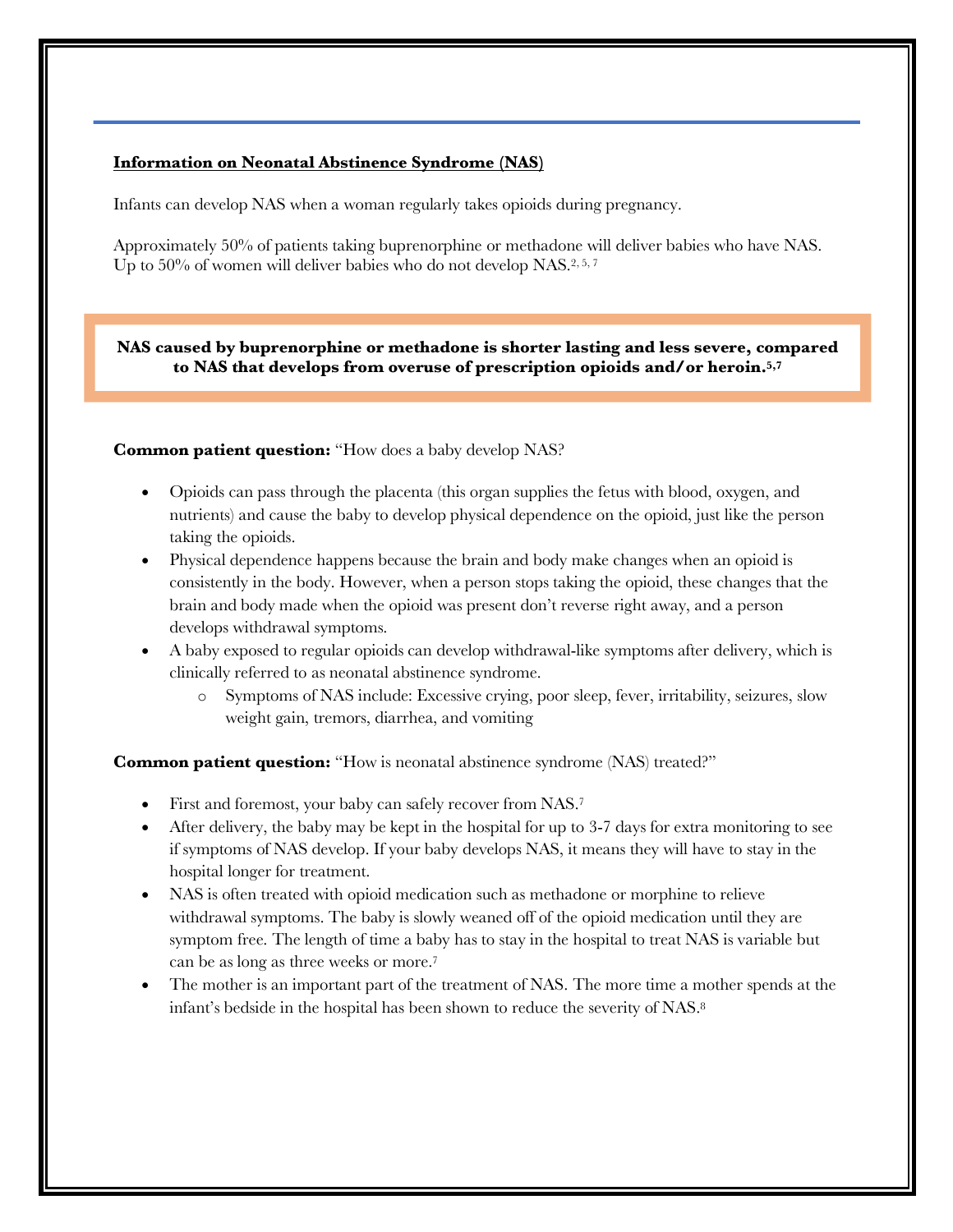#### **Information about Department of Children and Families (DCF)**

**Common patient question:** I'm afraid Department of Children and Families (DCF) will be called. Will my baby get taken away from me?

Despite there being effective treatment options for pregnant women with opioid use disorder, there are many barriers that make it difficult to access treatment and medical care. One common concern of many women is a fear their children, or future child, will be taken away. This fear can prevent women from seeking treatment for OUD.

## **Many women are able to have a healthy baby while receiving treatment for their OUD and are able to keep custody of their child.**

People often associate DCF with "getting their child taken away". While this is true in some cases, this is not true for the majority of cases opened through DCF.

One of the primary goals of DCF is to help keep children with their parents. While their focus is on the wellbeing of children, they know that a child's wellbeing is related to a parent's ability to access necessary support and resources in order to care for their child.

DCF often assists mothers and families by connecting them with services in the community such as:

- Physical and mental health care
- Financial support
- Housing
- Food
- Employment
- Childcare
- Assess to childcare goods: furniture, clothing, and diapers

**Common patient question:** "How would DCF get involved at the hospital?"

- Unfortunately, even if you are in treatment and prescribed medication treatment by a medical provider, many hospitals will still file a report called a 51A after you give birth.
- Any report of a positive drug screen for the mother or infant are followed up by a DCF case worker. Even though methadone and buprenorphine are forms of treatment, they are often still followed up on.
- During your hospital stay, a DCF case worker may speak with you to learn more about your situation. In most cases, this results in helping link new mothers with support services. Just because a 51A is filed, does not mean a formal case is opened or that your child will be taken away from you.
- Women who are engaged in treatment programs for OUD while pregnant are likely to be treated differently than those who never sought treatment for their OUD.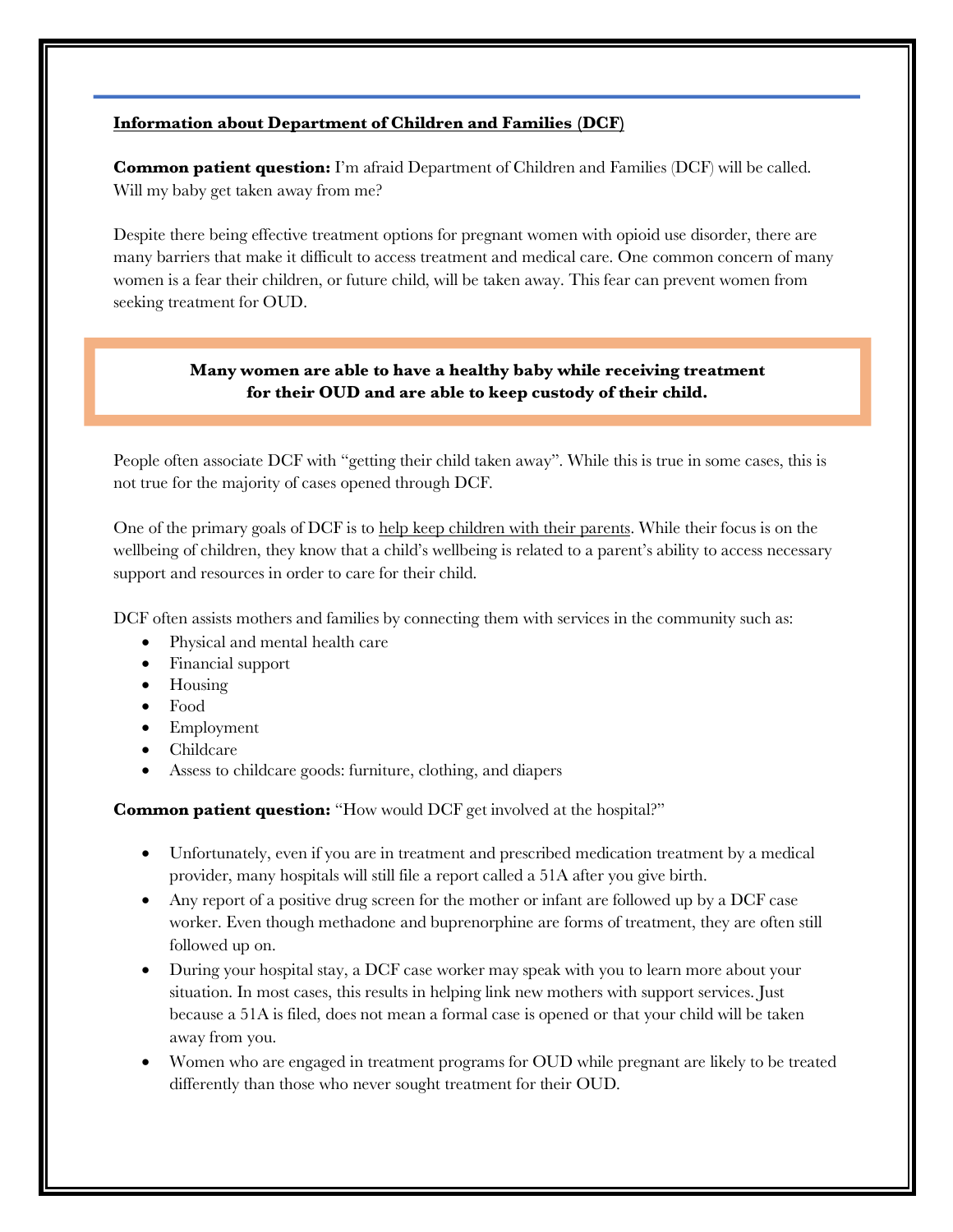• Learn more about the Department of Children and Families and OUD here: https://www.mass.gov/files/documents/2016/07/vz/dcf-mat-guidance-for-pregant-women.pdf

**Have a conversation with the medical provider prescribing your buprenorphine or other medication treatment. Many of them will be happy to write you a letter of support to bring to the hospital.**

#### **Resources for learning about medically terminating a pregnancy:**

The following links connect to resources across the state to support women who choose not to continue with their pregnancy:

- Planned Parenthood League of Massachusetts: https://www.plannedparenthood.org/plannedparenthood-massachusetts/online-health-center
- Abortion Providers in MA: http://www.abortiondirectoryma.org/en/
- Boston Abortion Support Collective: https://www.bostonabortionsupportcollective.org/about/